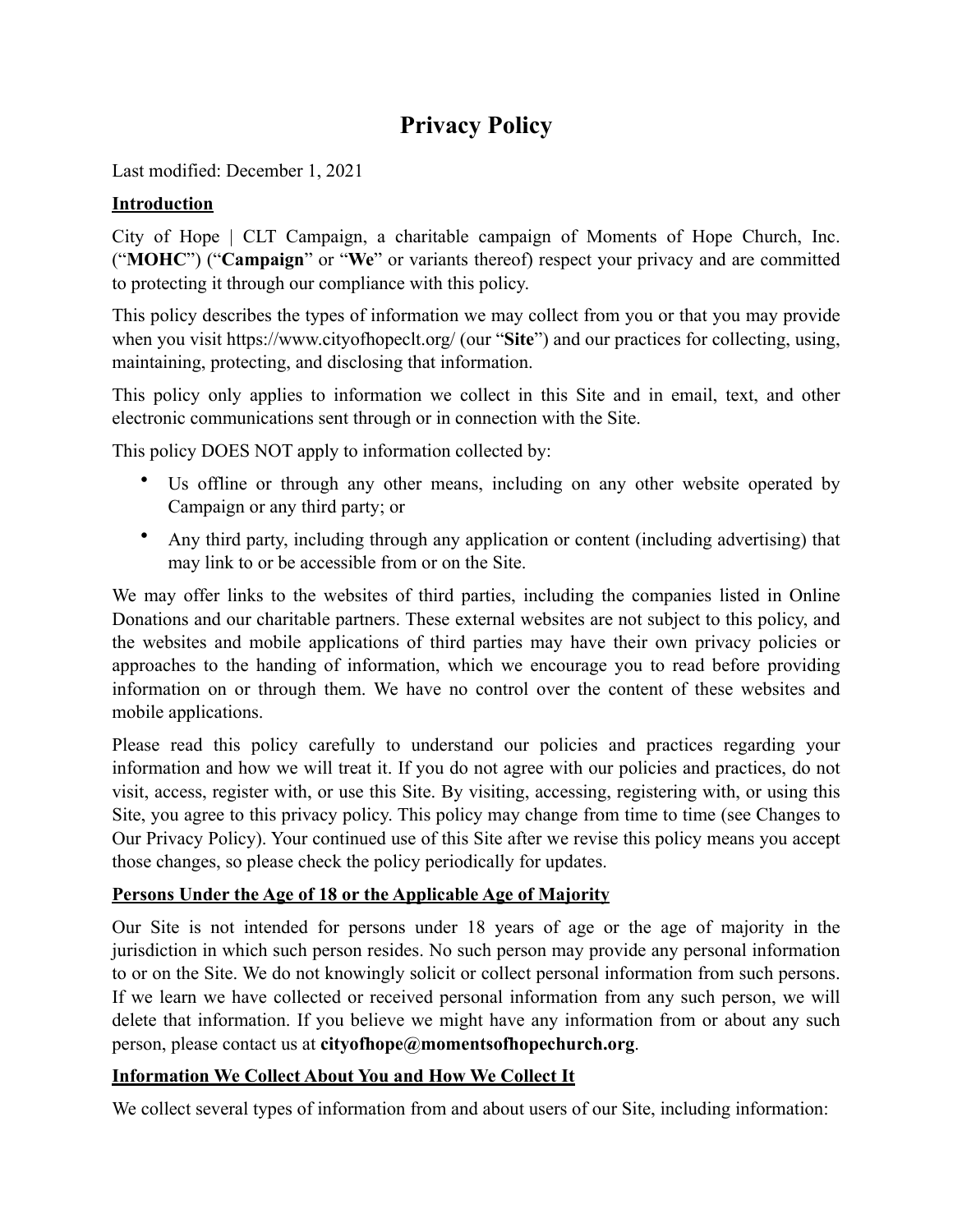- By which you may be personally identified, such as name, postal address, e-mail address, telephone numbers, or OTHER PERSONAL INFORMATION THE SITE COLLECTS THAT IS DEFINED AS PERSONAL OR PERSONALLY IDENTIFIABLE INFORMATION UNDER APPLICABLE LAW ("**personal information**");
- About your internet connection, the equipment you use to access our Site, and usage details.

We collect this information:

- Directly from you when you provide it to us.
- Automatically as you navigate through the Site. Information collected automatically may include usage details, IP addresses, and information collected through cookies, web beacons, and other tracking technologies.
- From third parties, including our charitable partners.

#### *Information You Provide to Us*

The information we collect on or through our Site may include:

- Information that you provide by filling in forms on our Site. We may also ask you for information when you report a problem with our Site.
- Records and copies of your correspondence (including email addresses), if you contact us.
- Details of donations you provide through the payment gateway available through our Site. You may be required to provide financial information before donating.

#### *Information We Collect Through Automatic Data Collection Technologies*

As you navigate through and interact with our Site, we may use automatic data collection technologies to collect certain information about your equipment, browsing actions, and patterns, including:

- Details of your visits to our Site, including traffic data, logs, and other communication data and the resources that you access and use on the Site.
- Information about your computer and internet connection, including your IP address, operating system, and browser type.

The information we collect automatically may include personal information, and we may maintain it or associate it with personal information we collect in other ways or receive from third parties. It helps us to improve our Site and to deliver a better and more personalized service, including by enabling us to:

- Estimate our audience size and usage patterns.
- Store information about your preferences, allowing us to customize our Site according to your individual interests.
- Recognize you when you return to our Site.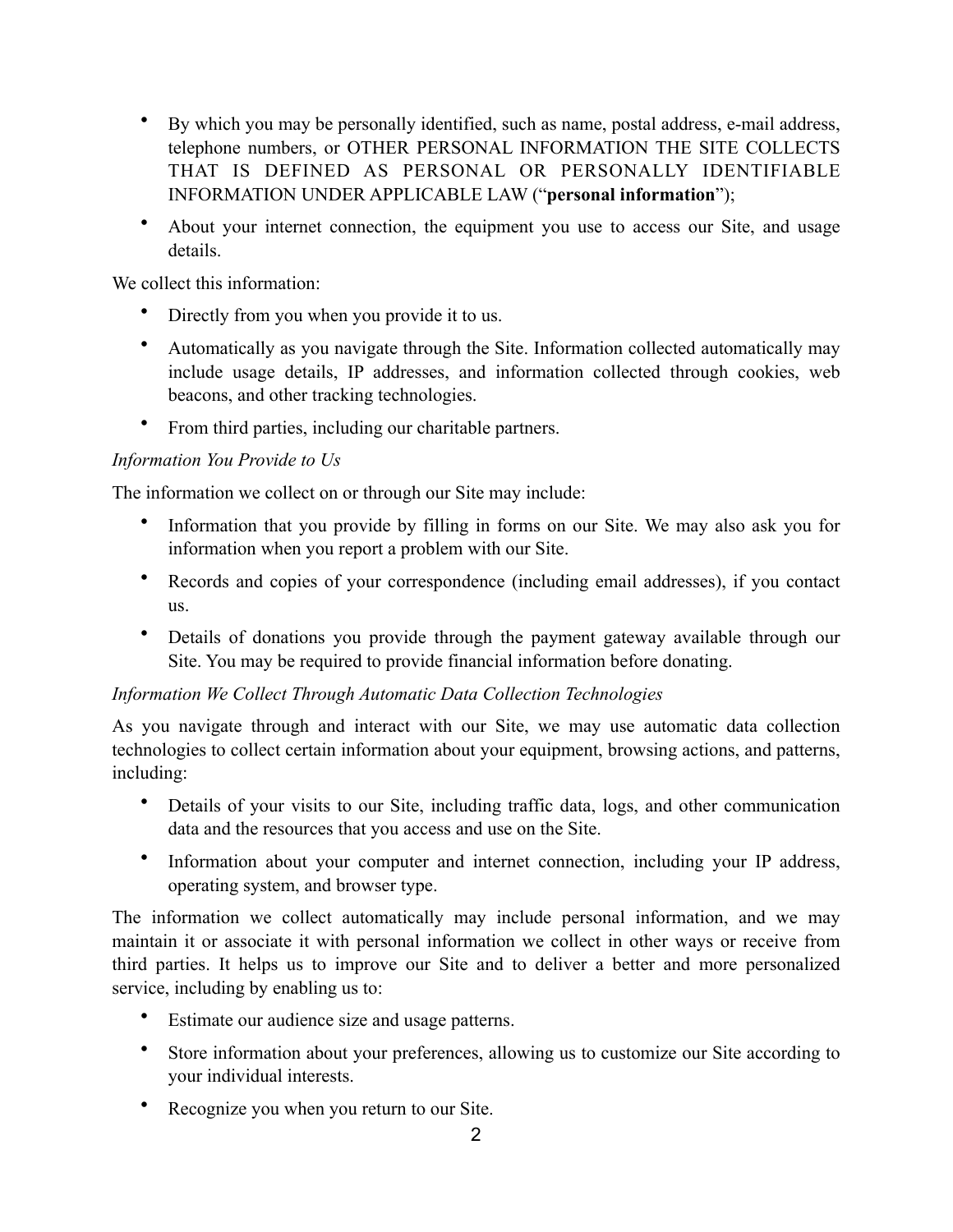- Improve the navigation functions of the Site.
- Implement other quality control methodologies to improve our Site.

The technologies we use for this automatic data collection may include:

- **Cookies (or browser cookies).** A cookie is a small file placed on the hard drive of your computer. You may refuse to accept browser cookies by activating the appropriate setting on your browser. However, if you select this setting you may be unable to access certain parts of our Site. Unless you have adjusted your browser setting so that it will refuse cookies, our system will issue cookies when you direct your browser to our Site.
- **Flash Cookies.** Certain features of our Site may use local stored objects (or Flash cookies) to collect and store information about your preferences and navigation to, from, and on our Site. Flash cookies are not managed by the same browser settings as are used for browser cookies. For information about managing your privacy and security settings for Flash cookies, see Choices About How We Use and Disclose Your Information.
- **Web Beacons.** Pages of our the Site and our e-mails may contain small electronic files known as web beacons (also referred to as clear gifs, pixel tags, and single-pixel gifs) that permit the Campaign, for example, to count users who have visited those pages or opened an email and for other related Site statistics (for example, recording the popularity of certain Site content and verifying system and server integrity).

#### **Third-Party Use of Cookies and Other Tracking Technologies**

Some content on the Site is served by third-parties. These third parties may use cookies alone or in conjunction with web beacons or other tracking technologies to collect information about you when you use our Site. The information they collect may be associated with your personal information or they may collect information, including personal information, about your online activities over time and across different Sites and other online services. They may use this information to provide you with interest-based (behavioral) advertising or other targeted content.

We do not control these third parties' tracking technologies or how they may be used. If you have any questions about any targeted content, you should contact the responsible provider directly. For information about how you can opt out of receiving targeted advertising from many providers, see Choices About How We Use and Disclose Your Information.

#### **How We Use Your Information**

We use information that we collect about you or that you provide to us, including any personal information:

- To present our Site and its contents to you.
- To provide you with information that you request from us.
- To communicate with you, including responding to your comments, questions, and requests.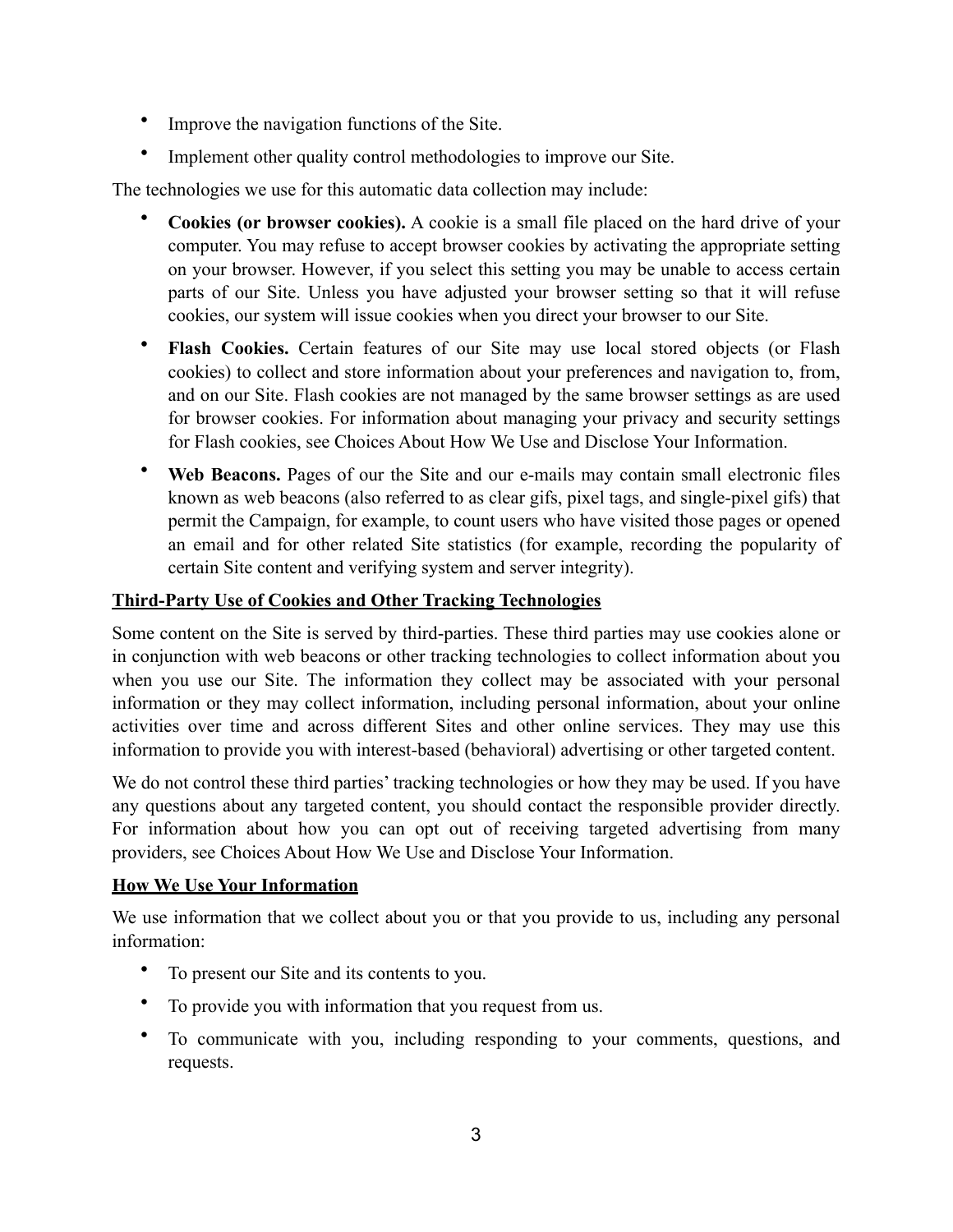- To process and complete transactions, and send you related information, including donation acknowledgements and receipts.
- To notify you about changes to our Site or any causes we support though it.
- To provide donor service and support.
- To provide, operate, maintain, improve, personalize, and promote our services and donor opportunities and activities.
- To solicit financial and other support for our mission.
- To carry out our obligations and enforce our rights arising from any contracts entered into between you and MOHC.
- In any other way we may describe when you provide the information.
- To fulfill any other purpose for which you provide it.
- For any other purpose with your consent.

#### **Online Donations**

To make an online donation, you will be directed to a payment gateway which uses security features and encryption to ensure your data remains safe. The payment gateway encrypts your bankcard information through the use of tokens, so we never keep your bankcard information in our records.

We work with the following companies to facilitate online donations:

- Bank of America Bank Wire
- Stripe Bankcard Processing and Tokenization
- Stripe Online Payment Gateway
- Planning Center Online/Stripe Online Payment Processing and Receipting

These companies have payment gateways operated on behalf of and under contract by MOHC. These companies process your donation on behalf of the Campaign and MOHC. They use, retain, and disclose your personal and bankcard information for this purpose only. For further information regarding the collection and use of personal data you provide though a gateway, please see the terms of use and privacy policy of the applicable company.

When you make a donation, we may collect certain information from you, including your name, phone number, email address, so that we can thank you for your donation.

#### **Disclosure of Your Information**

We do not rent or sell your information. We may disclose aggregated information about our users and information that does not identify any individual without restriction.

We may disclose personal information that we collect or you provide as described in this privacy policy: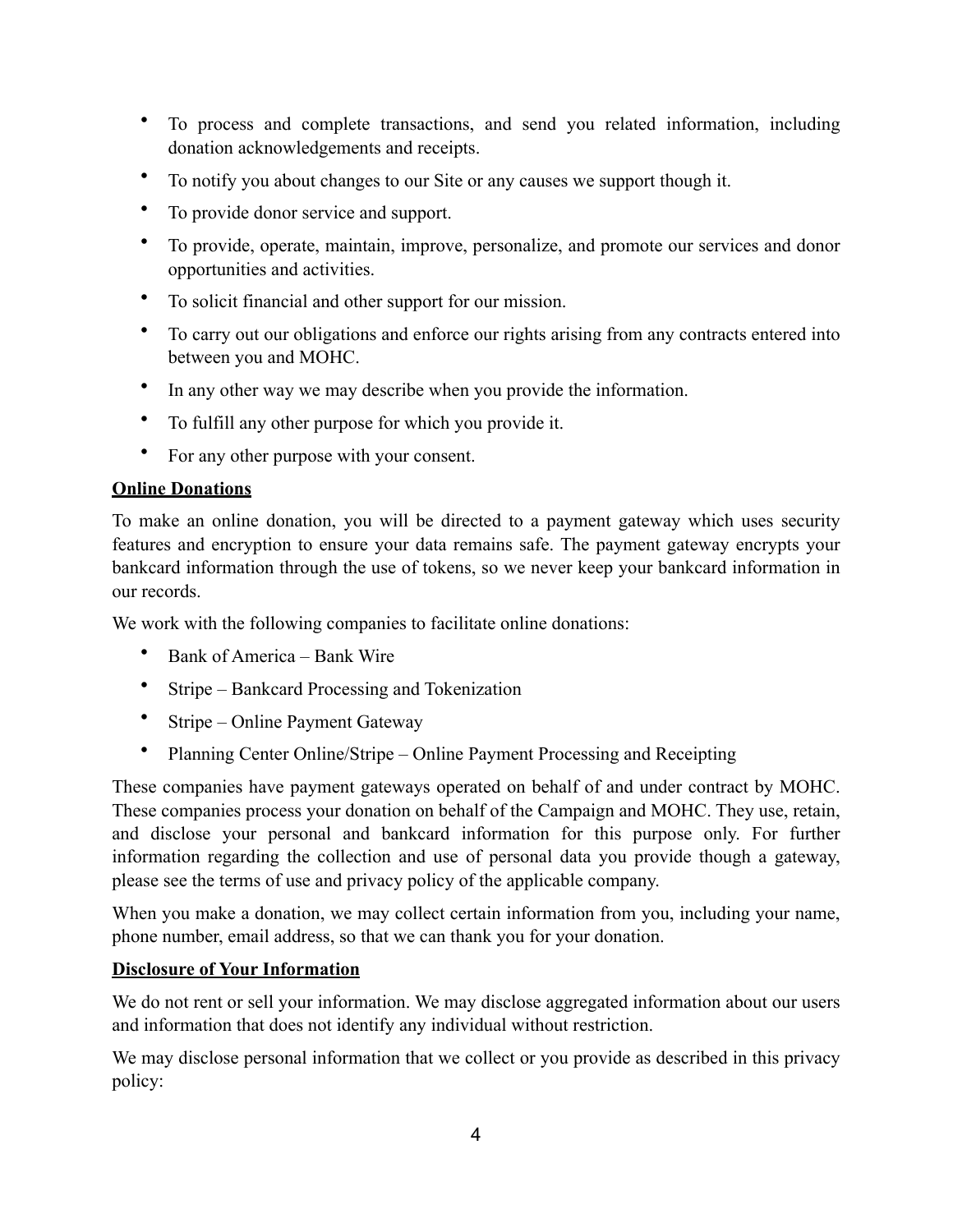- To MOHC's affiliates and successors-in-interest.
- To contractors, service providers, agents, and other third parties we use to support the Campaign and perform services on our behalf, such as analytics, fundraising, marketing, and public awareness.
- To fulfill the purpose for which you provide it.
- For any other purpose disclosed by us when you provide the information.
- With your consent.

We may also disclose your personal information:

- To comply with any court order, law, or legal process, including to respond to any government or regulatory request.
- To enforce or apply our Terms of Use, this policy, and other agreements.
- To protect the security and integrity of the work of the Campaign.
- If we believe disclosure is necessary or appropriate to protect the rights, property, or safety of the Campaign, MOHC, its affiliates, their donors, parishioners, and other supporters, those we serve, or others.
- To prevent harm or illegal activities.
- To investigate and defend ourselves against any third-party claims or allegations.
- On any other legal basis under applicable law.

# **Choices About How We Use and Disclose Your Information**

We strive to provide you with choices regarding the personal information you provide to us. We have created mechanisms to provide you with the following control over your information:

- **Tracking Technologies and Advertising.** You can set your browser to refuse all or some browser cookies, or to alert you when cookies are being sent. To learn how you can manage your Flash cookie settings, visit the Flash player settings page on Adobe's Site.]If you disable or refuse cookies, please note that some parts of this site may then be inaccessible or not function properly.
- **Promotion by the Campaign.** If you do not want us to use your information to promote the Campaign or the causes we support, you can opt out by contacting us at email address listed in Contact Information or via any other opt-out method we may make available from time to time. This opt-out does not apply to information provided by the Campaign as a result of any transaction between you and us.

We do not control third parties' collection or use of your information to serve interest-based advertising. However these third parties may provide you with ways to choose not to have your information collected or used in this way. You can opt out of receiving targeted ads from members of the Network Advertising Initiative ("**NAI**") on the NAI's Site.

# **Accessing and Correcting Your Information**